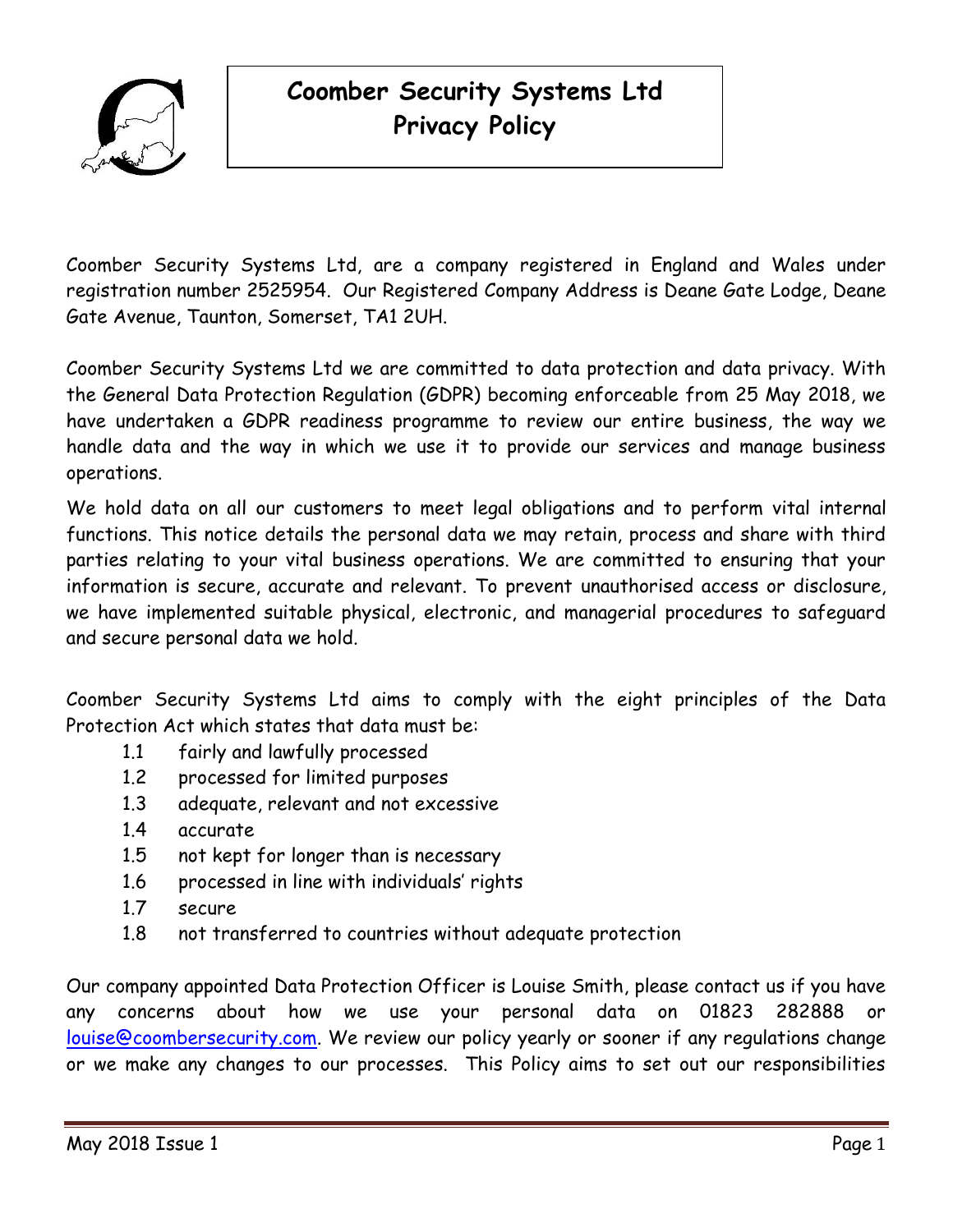under the General Data Protection Regulation 2016 (GDPR) relating to the processing and security of your personal information.

# **Why do we collect personal data?**

We collect personal data for the purpose of carrying out the range of services provided by Coomber Security Systems Ltd to our customers, for example

- Confirming your identity to provide some services
- Contacting you by post, email or telephone
- Understanding your needs to provide the services that you request
- Understanding what we can do for you and inform you of other relevant services
- Updating your customer record
- Helping us to build up a picture of how we are performing at delivering services to you and what services are needed
- Processing financial transactions

# **What personal information do we collect?**

Company Information – Name, address and contact details, site plans, legal ownership, registration details, trading address

Contact Information – Contact name, job title if applicable, business address, business phone number, email and addresses

User Information – Contact name, job title, business phone number, email and address From Callers - if you ring us, we will collect your name and contact information so we can respond to your enquiry

## **Who will we share your personal information with and why?**

We will only share your personal data with a third party if it is applicable to fulfil contractual obligations to you, such as Monitoring Stations or the Police Force, or if we are obliged to do so by law (e.g Police Investigation). We will not share your data with any  $3^{rd}$  party for marketing purposes without your consent, this may include testimonials for our website.

## **Our Regulators**

National Security Inspectorate

We are regulated by the National Security Inspectorate and during audit inspections they are given access to our customer files in accordance with ISO 9001. Below is a link to their privacy notice:

<https://www.nsi.org.uk/privacy-notice/>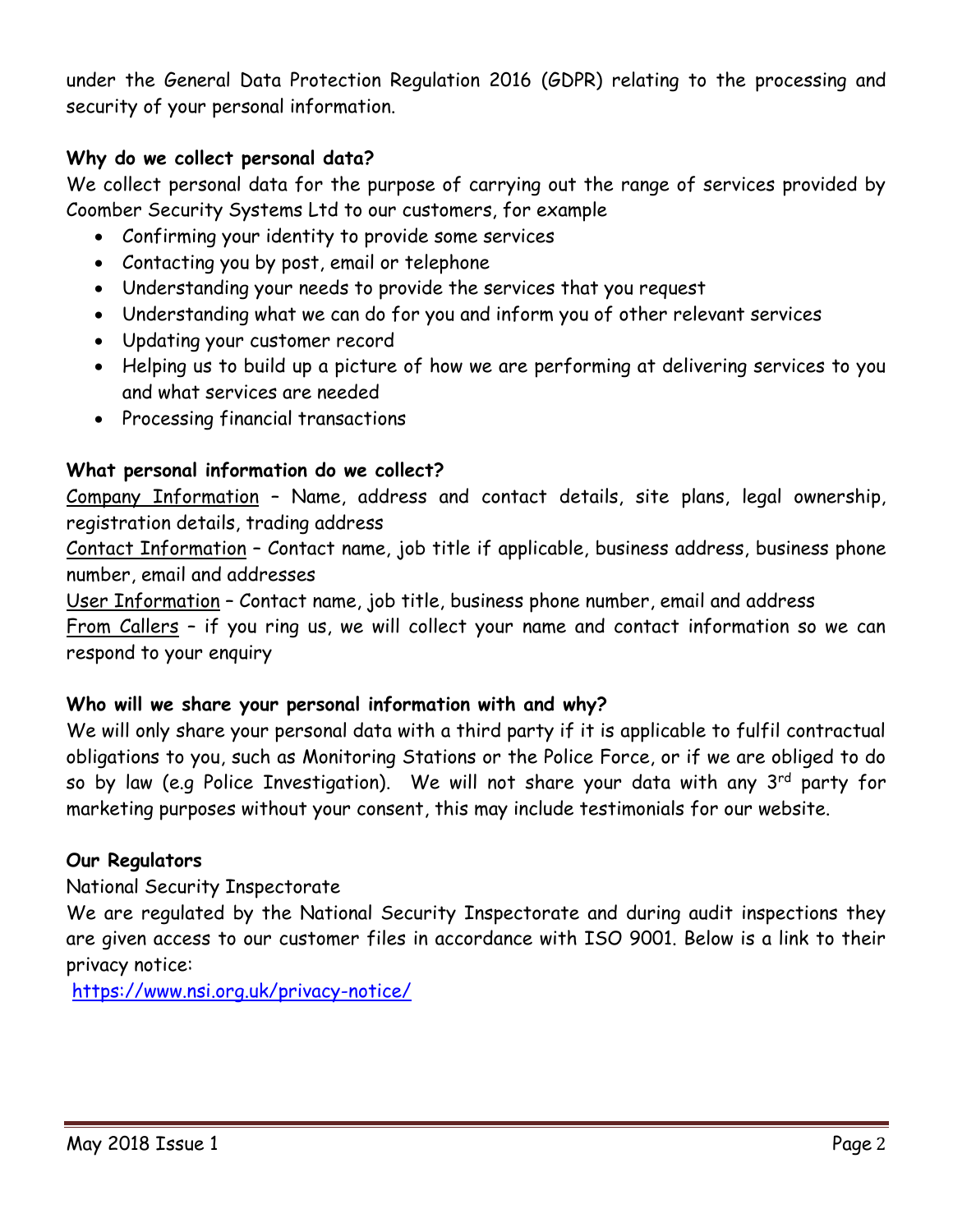# **Marketing and the use of your Personal Information**

We will only market products and services to you if we have your consent to do so and at any time, you can contact us and withdraw that consent and we will update our records accordingly.

## **Accuracy of your Personal Information**

We work hard to make sure that the data we hold is accurate, if you believe that the data we hold may be inaccurate then please contact us and we will correct as required.

# **Your Rights**

Under the General Data Protection Regulations 2016, you have rights as an individual which you can exercise in relation to the information we hold about you. You can read more on these rights by following the link below:

**<https://ico.org.uk/for-the-public/is-my-information-being-handled-correctly/>**

## **Complaints or Queries**

We try to meet the highest standards when collecting and using personal information. For this reason, we take any complaints we receive about this very seriously. We encourage people to bring it to our attention if they think that our collection or use of information is unfair, misleading or inappropriate. We would also welcome any suggestions for improving our procedures.

We have drafted this policy with the aim to keep it brief and provide a general understanding, so it does not provide details of all aspects of our collection and use of Personal Information. We are happy to provide any additional information or explanation if required and any requests for this should be sent to Coomber Security Systems Ltd, Deane Gate Lodge, Deane Gate Avenue, Taunton, Somerset, TA1 2UH or [info@coombersecurity.com](mailto:info@coombersecurity.com)

If you want to make a complaint about the way we have processed your personal information, you can contact the ICO, which are the statutory body which oversees data protection law. Their details can be found at – [www.ico.org.uk/concerns](http://www.ico.org.uk/concerns)

## **Access to Personal Information**

We are as clear and as open as possible to give people access to their personal information. You can find out if we hold any personal information by making a 'subject access request' under the General Data Protection Regulation 2016. If we do have information held for you we will then provide a description of it, tell you why it is being held, who we may disclose it to and provide you with a copy of it.

To make a request for personal information, please write to us as below: Coomber Security Systems Ltd, Deane Gate Lodge, Deane Gate Avenue, Taunton, Somerset, TA1 2UH or [info@coombersecurity.com](mailto:info@coombersecurity.com)